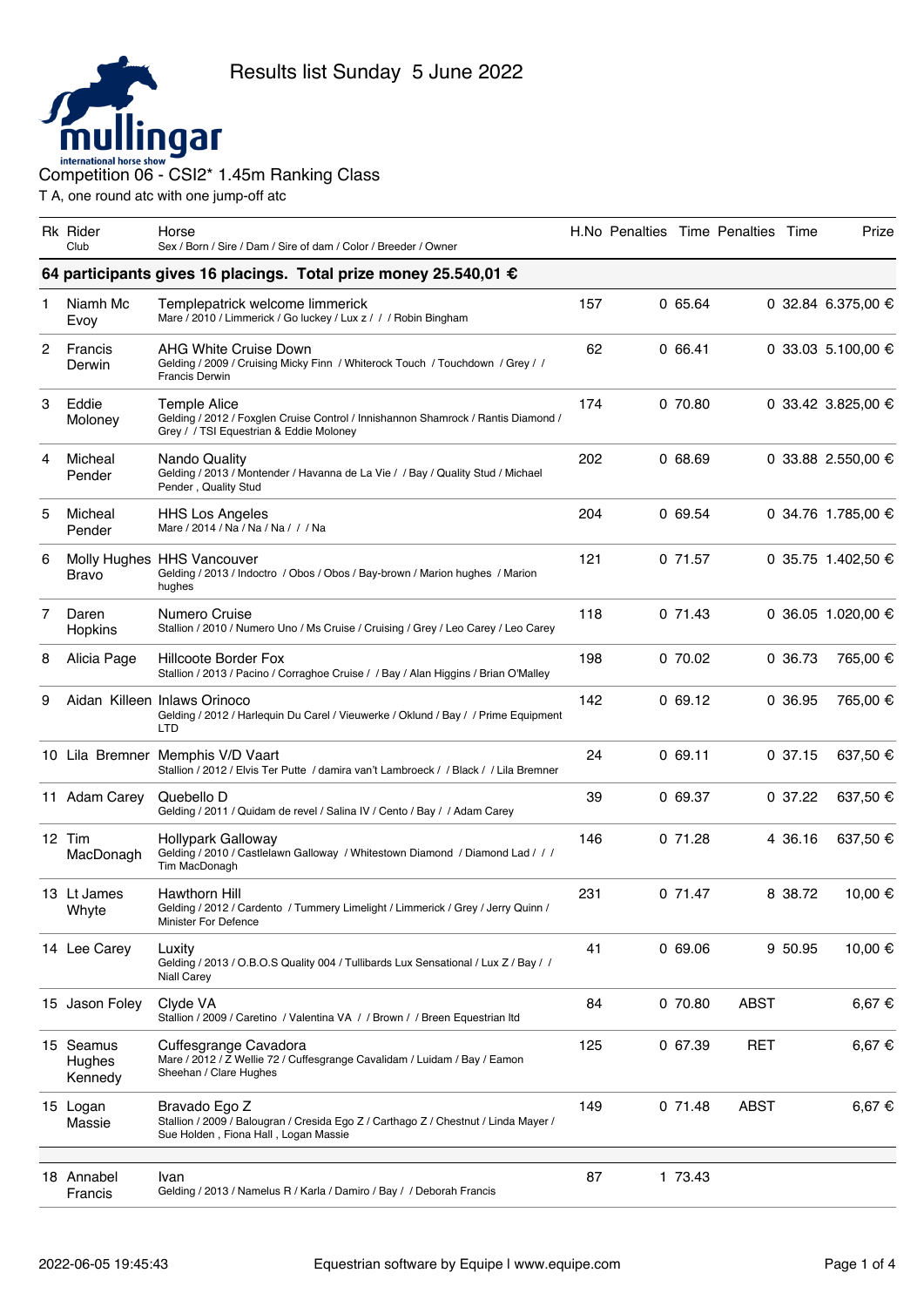

|    | Rk Rider<br>Club               | Horse<br>Sex / Born / Sire / Dam / Sire of dam / Color / Breeder / Owner                                                                                            |     |         | H.No Penalties Time Penalties Time | Prize |
|----|--------------------------------|---------------------------------------------------------------------------------------------------------------------------------------------------------------------|-----|---------|------------------------------------|-------|
|    | 19 Orla Queally                | Gentleman-time<br>Gelding / 2011 / Quality time / Desteny van de molendreef / Cento / Chestnut / /<br>John Queally                                                  | 207 | 3 75.75 |                                    |       |
|    | 20 Kenneth<br>Graham           | Beir Bua<br>Mare / 2010 / Lancelot / Rincoola Bua / Cruising / / / Harold McGahern                                                                                  | 99  | 4 67.09 |                                    |       |
| 21 | John<br>Mulligan               | Creevagh Special<br>Mare / 2010 / Camiro De Haar / Creevagh Harlequin Lady / Harlequin Duu Carel /<br>Bay / Ronnie Hollinger / John Mulligan                        | 184 | 4 69.18 |                                    |       |
|    |                                | 22 Robyn Moran Cushlas Fryday<br>Gelding / 2014 / Hector Van D'Abdijhoeve / Une Ardente De Vie (SF) / Apache<br>D'Adriers / Grey / John Peter Finlay / Vera Griffin | 181 | 4 69.38 |                                    |       |
|    | 23 Ausra Clarke Janco-V        | Gelding / 2014 / Dakar VDL / Dakarla-V / Zirocco Blue VDL / Bay / / Gregory Clarke                                                                                  | 48  | 4 69.63 |                                    |       |
|    | 24 Johanna Sixt Incredible     | Gelding / 2013 / ZAVALL VDL / URLOMA / MONTREUX / Bay / / Cathal MCMUNN                                                                                             | 218 | 4 70.59 |                                    |       |
|    | 25 Paul<br>Beecher             | Sys Sensation<br>Mare / 2014 / Emerald / Beauty van de Panneberg HO / / Bay / Brian Hutchinson /<br>Whistlejacket                                                   | 9   | 4 71.00 |                                    |       |
|    | 26 Abigail<br><b>Boland</b>    | Quentin K<br>Gelding / 2011 / Quaid I / Egina / Escudo II / / / Mary Boland                                                                                         | 18  | 4 71.43 |                                    |       |
|    | 27 Jason Foley                 | D'amour du Nenuphar<br>Mare / 2013 / Vagabond de la pomme / Gipsy Van de Padenborre / Diamant de<br>Semilly / Bay / S.C.E.A De la vierge / Ronan Rothwell           | 85  | 4 71.72 |                                    |       |
|    | 28 Samantha<br>Mcintosh        | Crack 41<br>Gelding / 2013 / Christian 25 / Apia / Conway 13 / Chestnut / Witt Pferdezucht Gbr /<br>Ronnoco Jump                                                    | 162 | 5 73.26 |                                    |       |
|    | 29 Aisling Mc<br>Guinness      | <b>ESI Nelson</b><br>Gelding / 2011 / Spartacus / Lady Kilkenny Cavalier / / Bay / / Ado McGuinness                                                                 | 160 | 5 73.41 |                                    |       |
|    | 30 Shane<br>Goggins            | Drumm M<br>Stallion / 2008 / Baloubet Du Rouet / Vanditza / / Bay / / Niall Mullins                                                                                 | 96  | 5 73.47 |                                    |       |
|    | 31 Paul<br>Beecher             | Glamstone<br>Gelding / 2011 / Berlin / Zinedine / Sydney / Grey / / Seryna Van Keulen                                                                               | 10  | 5 73.54 |                                    |       |
|    | 32 Harry Wood                  | Salvador<br>Gelding / 2009 / Balou Du Rouet / Sharkira / Golden Graf / Bay / Sarah Williams /<br>Victoria Wood                                                      | 232 | 7 75.92 |                                    |       |
|    | 33 Ethen<br>Ahearne            | <b>Jack Sparrows</b><br>Gelding / 2014 / Douglas / Nicolette S / Pilot / Bay / / Ethen Ahearne                                                                      | 4   | 7 79.47 |                                    |       |
|    | 34 Francis<br>Derwin           | Killerisk Can Ya<br>Gelding / 2012 / Can ya Makan / R Umonia 14 / Mermus R / Bay / Maura<br>Counihan / Francis Derwin                                               | 61  | 8 67.40 |                                    |       |
|    |                                | 35 Ciaran Foley Kingsborough Verdiva<br>Mare / 2010 / Verdi / Macushla Roller / / Bay / Cliodhna Carroll / Thomas Foley                                             | 83  | 8 67.79 |                                    |       |
|    | 36 Jackilynn<br><b>Breslin</b> | Castlefield cass<br>Gelding / 2010 / Cassidee / La moette / / Black / / Jim O neill                                                                                 | 27  | 8 69.21 |                                    |       |
|    | 37 Aidan Killeen Helianthus H  | Mare / 2012 / Quality Time TN / Zonneglans / Ovidius / Bay / J. Haanen / Trefoil<br>Farm                                                                            | 144 | 8 70.19 |                                    |       |
|    | 38 Nicholas<br><b>Butler</b>   | Ladycastle Paco<br>Gelding / 2013 / Pacino / Vimminka / / Bay / Ladycastle Syndicate / Ladycastle<br>Syndicate                                                      | 30  | 8 70.96 |                                    |       |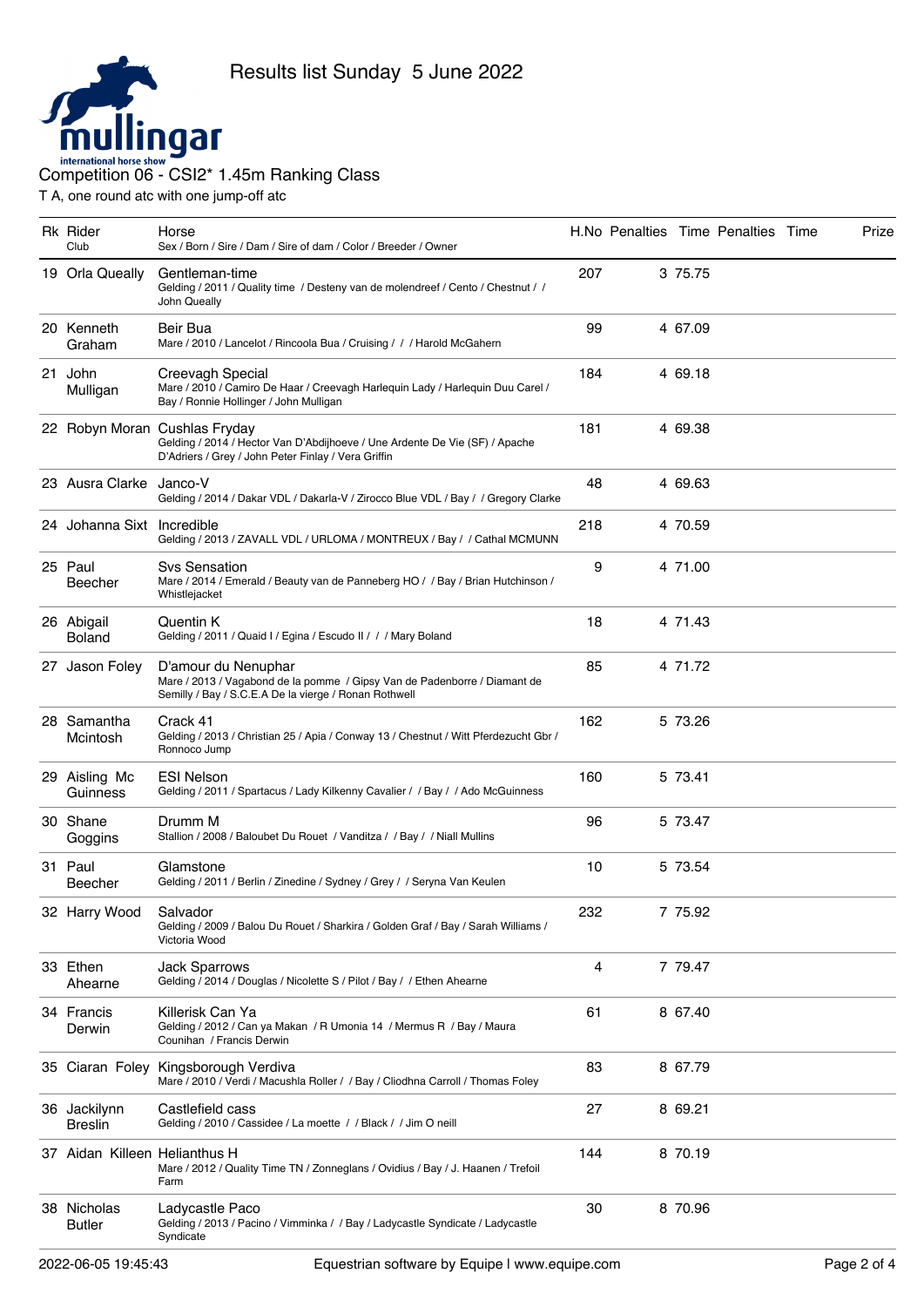

## INTERNATION COMPETITION COMPETITION COMPETITION OF - CSI2<sup>\*</sup> 1.45m Ranking Class

| <b>Rk</b> Rider<br>Club      | Horse<br>Sex / Born / Sire / Dam / Sire of dam / Color / Breeder / Owner                                                                          |     |            |          | H.No Penalties Time Penalties Time | Prize |
|------------------------------|---------------------------------------------------------------------------------------------------------------------------------------------------|-----|------------|----------|------------------------------------|-------|
| 39 Harry Wood                | <b>ESI Jet Set</b><br>Gelding / 2014 / Balou Du Rouet / Cyndara / Quidam Junior / Bay-brown / Ennisnag<br>Stud / Ennisnag Stud                    | 233 |            | 8 71.10  |                                    |       |
| 40 Luisa Osório              | Jasmim da Hermida<br>Mare / 2014 / Milton du Murrier / Mathilde des' Hayettes / Papillon Rouge / Grey /<br>Quinta da Hermida / Pedro Horta Osorio | 196 |            | 8 72.11  |                                    |       |
| 41 Jonathan<br>Smyth         | Premier spirit<br>Gelding / 2013 / Premier sport / . / Hermes de Reve / Chestnut / / Dominic Rice                                                 | 221 |            | 8 72.44  |                                    |       |
| 42 Tom Keville               | Chimay<br>Mare / 2009 / Careful / Stella / / / / Eugene Keville                                                                                   | 141 |            | 8 72.71  |                                    |       |
| 43 Conor<br>McLaughlin       | Kilbarron Rue<br>Mare / 2010 / Gelvin Clover / Kilbarron / Baron de Chantepie / Bay / Brian McDaid /<br>Ray McLaughlin                            | 166 |            | 12 68.24 |                                    |       |
| 44 Capt<br>Charlene<br>Kehoe | Carnlea<br>Gelding / 2010 / Ars Vivendi / Wood Side / OlTopic Lux / Bay / / Minister For<br>Defence                                               | 133 |            | 12 69.78 |                                    |       |
| 45 Nicole<br>Kershaw         | Lotus van't Nachtegalehof<br>Gelding / 2011 / Kashmir van Schuttershof / Amalia nachtegalehof / Air Jordan Z /<br>Grey / / Lisa Rosbotham         | 139 |            | 12 70.27 |                                    |       |
| 46 Emma<br>McEntee           | <b>TFM Blue</b><br>Mare / 2013 / Cheers Cassini / TULLIBARDS ASK BENNY / Cruising Micky Finn /<br>Grey / DEIRDRE MCGUCKIAN / John Hoyne           | 155 |            | 12 71.36 |                                    |       |
| 47 Jonathan<br>Smyth         | Mulvin Lights Out<br>Gelding / 2012 / Kroongraaf / Diamond Vicky / Diamond Serpent / / / Noletta<br>Smyth & Roy Craig                             | 222 |            | 12 71.86 |                                    |       |
| 48 Ronan<br>Costello         | Altivo<br>Gelding / 2011 / VDI ARKANSAS / Hill sky / CLOVER HILL / Chestnut / Conor o<br>Brien / Grainne Costello                                 | 54  |            | 12 72.85 |                                    |       |
| 49 Alicia Page               | Diacento<br>Gelding / 2011 / Diamant D.Se. / Tiara M / Cento / Bay / Nowee Ronald / Alicia<br>Page                                                | 199 |            | 16 70.15 |                                    |       |
| 50 Brendan<br>Murphy         | Zambia<br>Stallion / 2013 / Diamant de Semilly / Sambia / Alba / Bay / / Gabriel Mullins                                                          | 185 |            | 16 72.61 |                                    |       |
| 51 Damien<br>Griffin         | Hollywood<br>Mare / 2012 / Zirocco Blue VDL / Ummelin / Phin Phin / Grey / / Breda Carroll                                                        | 103 |            | 16 76.15 |                                    |       |
| 52 Wesley Ryan               | Quinar de Cassini<br>Gelding / 2006 / Quinar / L-Karina / Cassini 1 / Bay / W Ryan / Wesley Ryan                                                  | 215 |            | 18 78.72 |                                    |       |
| 53 Anthony O<br>Regan        | Feedback<br>Gelding / 2011 / First Selection / Rieke / Rilke / Chestnut / / Jackie Moloney                                                        | 193 |            | 19 79.65 |                                    |       |
| 54 James<br>Brennan          | Mhs Jersey Girl<br>Mare / 2011 / Cardento 933 / Mhs Prime Time / Quidam Junior / Grey / Sinead<br>Byrne / Sinead Brennan                          | 26  |            | 24 69.48 |                                    |       |
| 55 Eddie<br>Moloney          | Ardkyle B<br>Gelding / 2013 / Aganix du seigneur / Abercrombie B / / Bay / / Peter O'Toole and<br><b>Eddie Moloney</b>                            | 175 |            | 30 90.07 |                                    |       |
| Anthony O<br>Regan           | Holmoak Koln<br>Mare / 2010 / Clinton 2 / Calido Girl / Calido / Grey / / Jackie Moloney                                                          | 194 | RET        |          |                                    |       |
| Bravo                        | Molly Hughes HHS Catwalk<br>Mare / 2012 / Na / Na / Na / Chestnut / Na / Na                                                                       | 123 | <b>RET</b> |          |                                    |       |